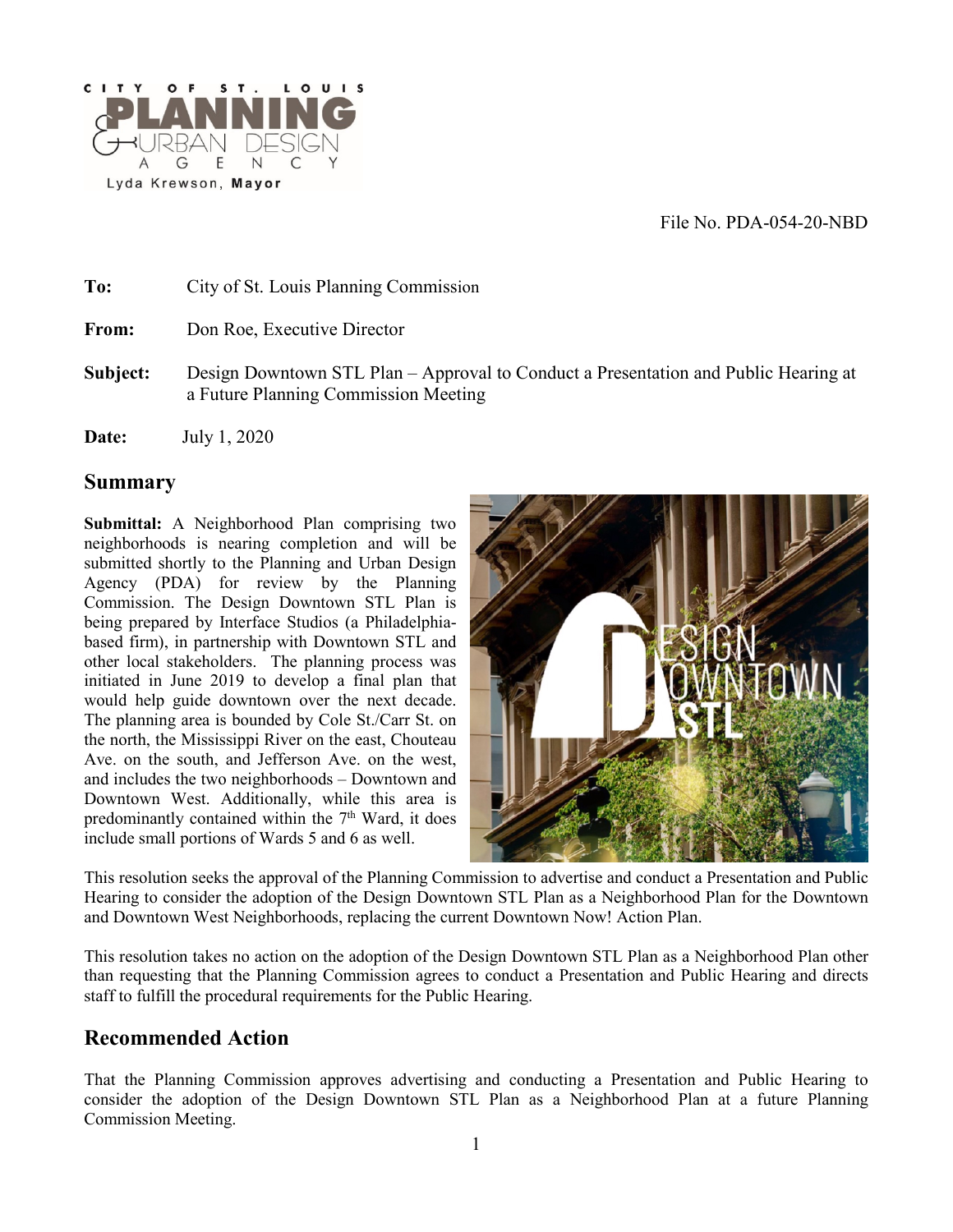### **1.0 Background**

In 1997, a coalition of business and civic groups united to plot out a path forward for St. Louis' downtown. When the planning process was complete in 1999, the Downtown Now! Action Plan called for \$1.1 billion in investments over the next five years in four key areas of downtown: Washington Avenue, Laclede's Landing, the Old Post Office area and the Gateway Mall corridor.

In the years since, each of the four focus areas have seen various levels of improvements: beginning with public street improvements which helped to transform the Washington Avenue Loft District from a marginally active industrial area into a thriving residential and retail destination; to the creation of Old Post Office Plaza on what used to be the site of a surface parking lot; to elevating the Gateway Mall, which now connects downtown to the arch grounds through a series of world-class designed public green spaces; and more recently to Laclede's Landing, as it shifts away from its nightlife-oriented roots to a more family-friendly neighborhood of mixed use residential and ground floor commercial.

In June 2019, St. Louis business leaders embarked on a year-long planning process with the intent for creating a road map for downtown revitalization, harkening back to the efforts of the late 1990s. According to Interface Studio, the Philadelphia-based firm leading the planning effort in partnership with Downtown STL, "if Downtown Now! was about creating the dots, Design Downtown STL is trying to connect them". The new planning process which cost approximately \$600,000 and is was funded by Downtown St. Louis Foundation Inc. creates a real opportunity to take a detailed inventory of what has been done for St. Louis' downtown, and what needs to happen next.

For the better part of a year, the planning team has led a robust effort for gathering feedback from people across the region, culminating in 130 open house participants, 96 stakeholder interviews, 1,065 collaborative map comments, 1,151 community survey responses, 520 attendees over 8 events, and in light of the COVID-19 shutdown, 582 online open house participants.

## **2.0 Public Input**

Creating the opportunity for the Planning Commission to receive public input regarding the adoption of the Design Downtown STL Plan as a Neighborhood Plan is the purpose of this resolution.

#### **Requested Action**

That the Planning Commission advertising and conducting a Presentation and Public Hearing to consider the adoption of the Design Downtown STL Plan as a Neighborhood Plan at a future Planning Commission meeting.

#### NOW, THEREFORE, BE IT RESOLVED BY THE CITY OF ST. LOUIS PLANNING COMMISSION AS FOLLOWS:

1. The Planning Commission will conduct a Presentation and Public Hearing at a future Planning Commission meeting to seek public input regarding the adoption of the Design Downtown STL Plan as a Neighborhood Plan.